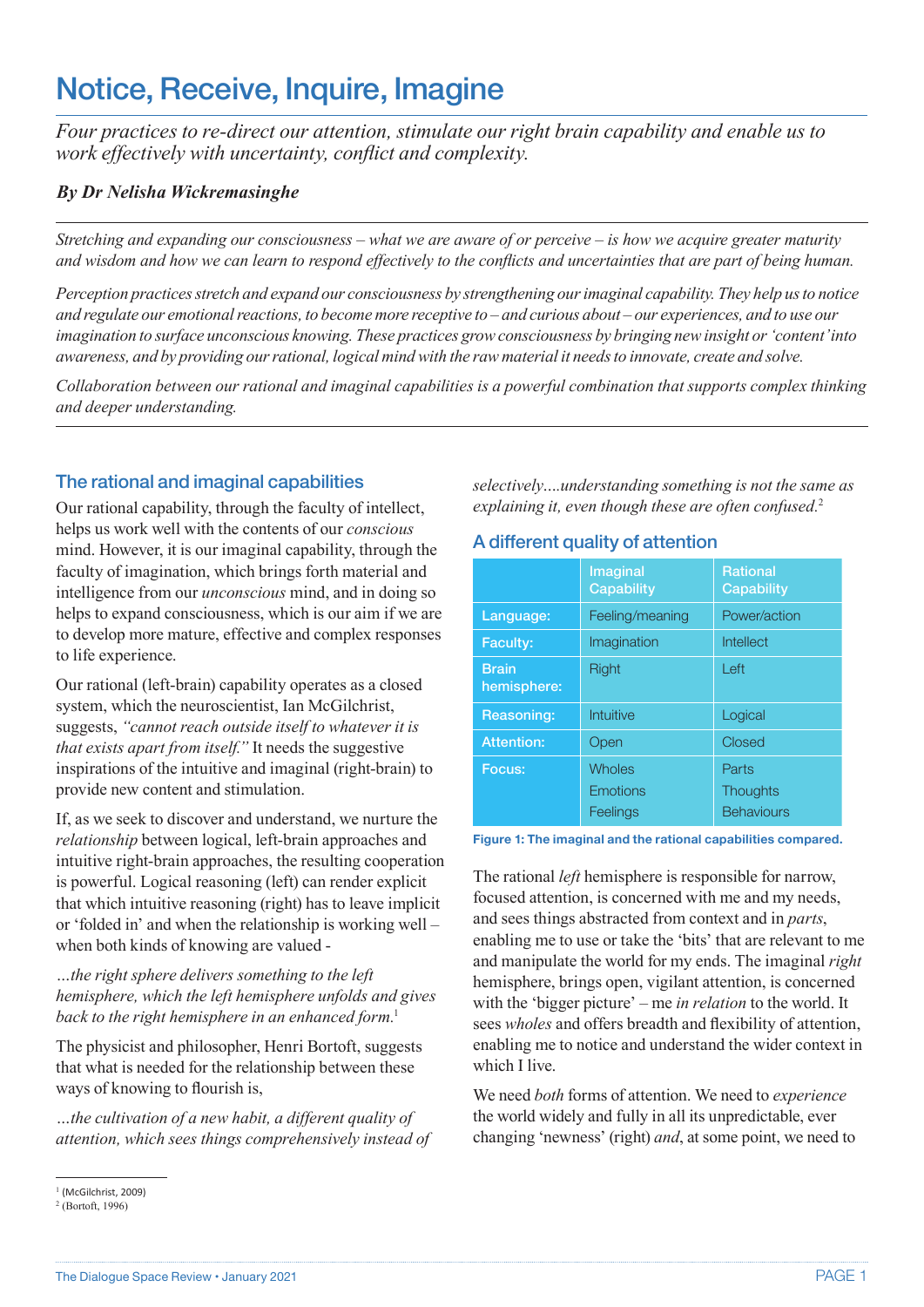reflect on experience and *make sense* of it (left). Experience without sense or sense without experience limits our capacity to fully participate in the world. The problem is that at this moment in our history our hemispheres are not working well together.<sup>3</sup> Complementarity and collaboration have been sacrificed as left hemisphere functions dominate the way in which we attend to, process and make sense of the world. As Western culture in particular gives increasing priority to the rational and logical, our emotions and our bodies become 'handmaidens to reason', when in actuality they are, *'the irreducible core of the experience of ourselves'*. 4

There have, of course, been many helpful consequences of developing our rational capabilities – modern humans are capable of brilliant thinking, invention and problem solving. Yet rationalism and science have not solved all the problems they set out to. Humans still perpetuate evil, governments are corrupt, religions are at war, social inequality and poverty are rife and we are swept with epidemics of unhappiness, disease and discontent.

# Reviving the imaginal capability

**Figure 2: The Imaginal and the Rational Capabilities.**

Our imaginal capability includes the ability to *notice* our emotions and to stay open and receptive to what they might mean. This means allowing, for example, intuitions, dream images and strange sensations to take shape in us and linger a while. Meaning making in the imaginal

realm is different to that within the rational realm. Using our imaginal capability we might, for example, paint our meaning or express it in poetry. We may see it in nature, speak it in drama, discover it in a dance or 'understand' it in music. As we make meanings in these ways we produce new 'data' for our conscious, rational mind to sort, order, analyse, judge and make richer sense of feelings and thoughts in order to ascertain the most effective response to take.

In figure 2 we see the process that follows an experience – which could be internal, such as remembering something, or external, such as meeting my new neighbour or queuing for the coffee machine.

Whenever we have an experience our body is the first to notice – and it does this by producing *emotions*, which are physical responses such as changes in heart rate, breathing, body heat and digestive function. Then we automatically and habitually 'name' these emotions as feeling states - for example, 'hungry', 'angry', 'bored', 'calm'. These feeling states direct our thoughts – 'I must eat now', 'I need to check my phone', 'I want to go for a walk' - and these thoughts, as we can see, direct our actions.

The automatic and habitual process of moving from experience to emotion to feeling to thought to behaviour can be interrupted if we pay attention to the intelligence



©The Dialogue Space Ltd, all rights reserved

<sup>&</sup>lt;sup>3</sup> McGilchrist argues that the left/right split has not always been so pronounced and explores points in our history when reason and emotion have worked well together 4 (McGilchrist, 2009)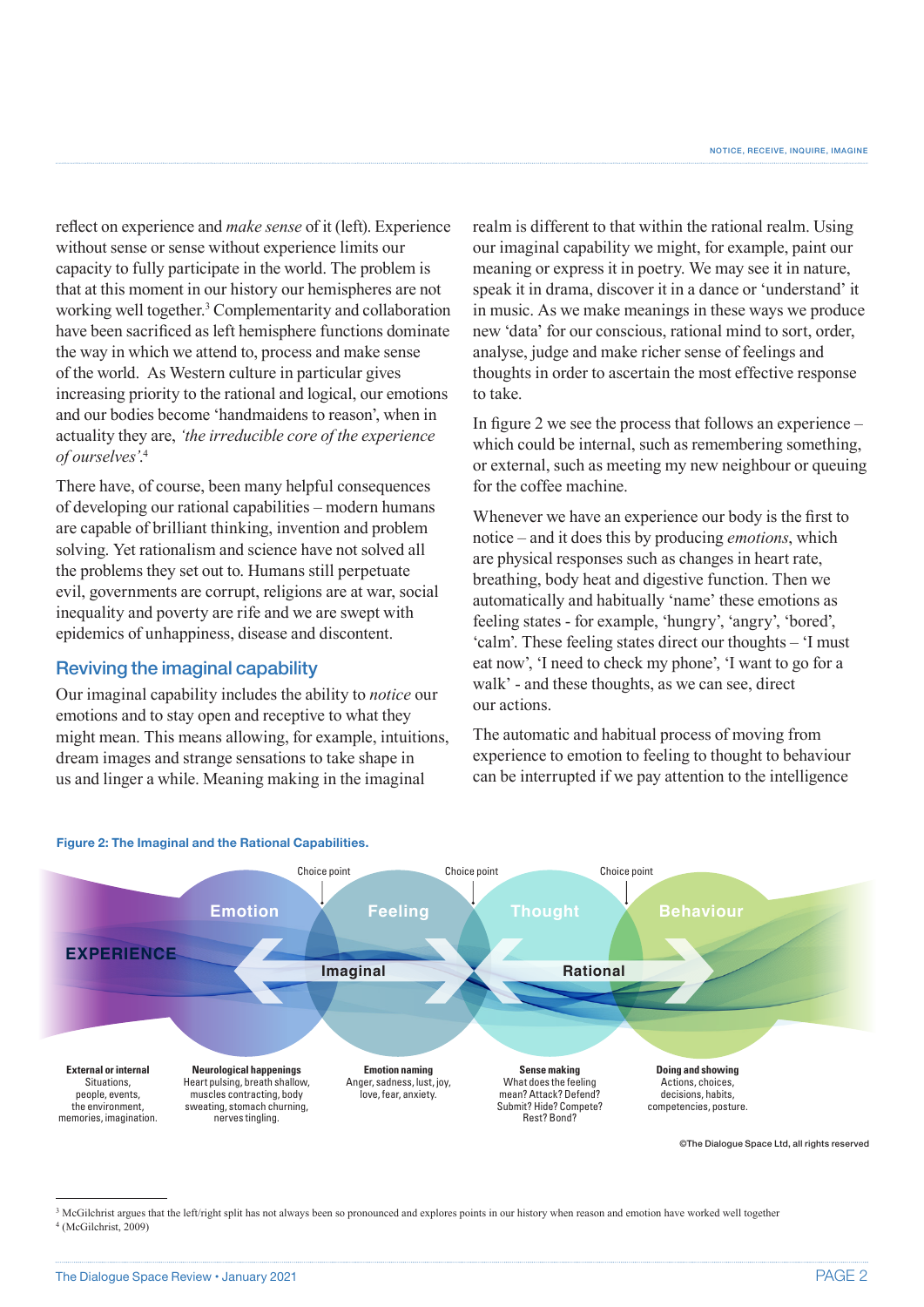provided by our imaginal capability which, if we are attuned to it, provides alternative possibilities. For example what our rational mind interprets as hunger our imaginal may sense and process as anxiety. Or, when we 'think' we are angry the feeling may actually be one of sadness. The point is that the imaginal makes meaning of experience *differently* and it is the incorporation of this difference that enables the rational capability – and consciousness – to stretch and expand.

Automatic processing of experience *can* be a good thing because it enables us to go about our day without having to notice and reflect on *everything* that happens. However, if we only or mostly pay attention to our rational, thinking mind we will fail to perceive the 'bigger picture', which is given to us by the imaginal and revealed to us, for example in patterns, hunches, gut instincts and dream images. Our rational, left-brain, remember, can only produce limited 'understanding' and behaviour which draws only on our *established* mental models, including our core beliefs, biases and prejudices.

Even worse is when we leap from emotion to action not paying much attention to *either* capability - which produces reactive or 'mindless' behaviour of the most limited kind. Often we label this behaviour as 'overemotional' which has unhelpfully branded our emotions as unreliable and untrustworthy sources of intelligence. However, as we have learned, emotion and feeling are at the *source* of our behaviour and unless we pay attention and take time to make sense of them through, for example, the perception practices described later, our actions are likely to be mis-directed and less effective.

In sum, emotions, feelings and thoughts are arising all the time and it is our imaginal capability that notices, makes intuitive sense of them and offers them to our rational self to process further. However, if our imaginal capability is under-developed or de-valued, we are less able to 'hear' or receive its intelligence. Novelty, nuance, insight and originality is sensed and given to us by the imaginal and emerges from the unconscious which, though difficult to define in rational terms, is *felt*, relied upon and spoken of by everyone who has experienced insights, epiphanies, 'aha moments', enlightenment and clarity. Without the imaginal capability our creativity and ability to innovate through complexity and uncertainty diminishes.

The imaginal capability, unfortunately, is not one that is especially valued in our culture, and children are not taught to use the faculty of their imagination (which supports this capability) as well as they are taught to use their intellect.<sup>5</sup> If we *were* taught early, and consistently, into adolescence, how to develop our imaginal capability we would develop far greater resilience and equilibrium when dealing with the inner and outer threats that are an inevitable part of human life.

Fortunately, the imaginal capability can be developed through practice and technique. As we do so we become more able to recognise and soothe the emotions that for many of us have become overwhelming or problematically habitual. Too often when we experience an emotion we send it straight to the intellect and attempt to rationalise and do something with it. An imaginal approach to our emotions allows us to spend time doing 'no thing' and, instead, wait, listen and inquire into their significance and meaning.

The material which flows through our imagination can take many forms, from the frivolous to the visionary, just as the material that flows through our intellect can range from the foolish to the ingenious. What distinguishes fantasy from imagination is the *attitude* we take towards these images. We don't accept everything that pops into our head and neither do we reject or ignore it. In many ways we approach our *inner* experience just as an ingenious, empirical scientist might approach *external*  experience. We notice, gather 'data', make connections, ponder meaning, and apply our critical faculties to question and test our emerging theories. The perception practices we explore next cultivate this approach.

#### Perception Practices

Perception practices re-direct the flow of our attention and cultivate a *quality* of attention that supports deeper understanding. They engage the intuitive, right hemisphere of our brain and support the growth of consciousness by opening up the way we attend to our world and by helping us to become more receptive to the meaning and message of our experiences. These practices offer an alternative to the more common strategies of denial, repression, avoidance, quick fixes and simplistic solutions that many of us resort to when we feel conflicted, stressed or uncertain.

<sup>&</sup>lt;sup>5</sup> The imagination is the image-making faculty of the mind which serves the imaginal realm of knowing by *"clothing the beings of the inner world in imagery so that we can see them* (Johnson, 1986). The intellect, on the other hand, can be understood as the ordering, sequencing and categorising faculty of the mind which, mainly through words and language, serves the rational realm.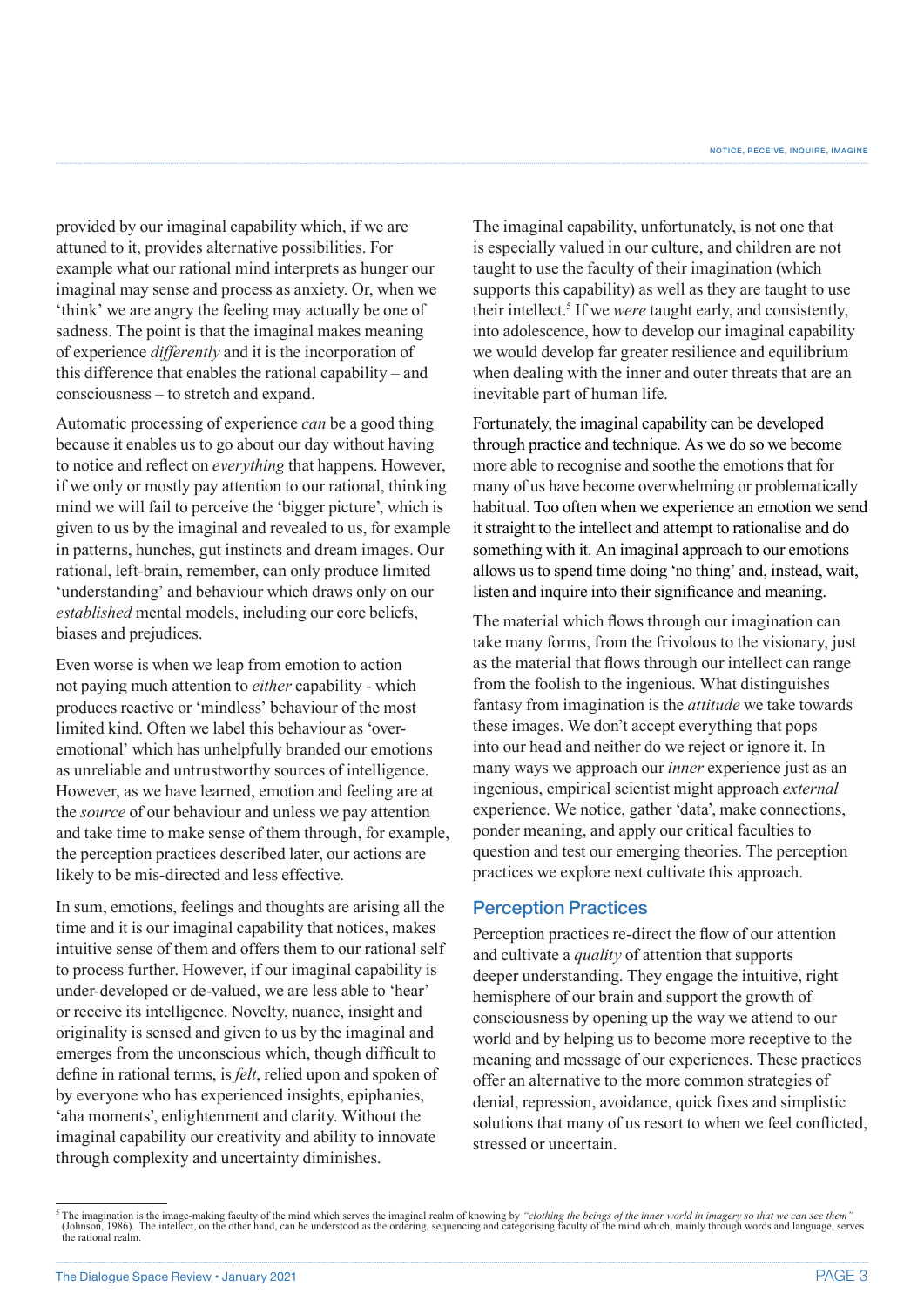Perception practices don't involve self-deception or heroic action and often they don't feel, in the first instance, as if they are solving our problems. This is partly because practices like these *don't* solve our problems in the sense of making them go away, but instead help us experience greater freedom to live *with* the challenges that are part of our human condition.

Perception practices require patient repetition over time, and as we live in cultures where we prefer fast fixes, instant success and immediate results, the need for practice often creates frustration, scepticism and selfdoubt. 'I tried it a few times and it didn't work', 'I don't have the time to practise', 'I started to practise but got distracted', 'I'm always getting interrupted', 'this won't work in the real world' are common reasons people offer when returning to their habitual patterns. Unlike rationalisations, distractions and defences, perception practices rarely flood our bodies with instant feel-good emotions, and sometimes, when we begin, they can make us feel worse. Nevertheless, with perseverance and self-compassion – for giving up and starting again is the rhythm of learning and change – we can all get closer to the wisdom of our inner experiences and the growth in consciousness that they inspire.

Perception practices can also be understood as *movements* that flex and stretch our attention.

The first practice is to *notice* and *soothe* our threatened emotions, for insight is dimmed by the powerful pulsations of *our threat brain*<sup>6</sup> . *Safe brain*<sup>7</sup> practices such as rhythmic breathing, cultivating self-compassion, and making time for rest and appreciative reflection will help.

The second practice is *to receive.* Here we learn not to dismiss, ignore or scoff at the unusual, strange, synchronous, mysterious, or contradictory experiences that occur in our lives. In this practice we start by softening the voice of our inner critic which blocks our ability to receive.

The third practice is to *inquire.* We cultivate a *curious and questioning* response to our inner experiences which develops our ability to interpret and understand them.

The fourth practice involves a more profound shift in the way we attend to experience, one which enhances and sustains the previous practices of noticing/soothing, receptivity and inquiry/ understanding. In the fourth movement we increasingly draw upon our ability to *imagine*, *exploring our unconscious processes* and focusing more deeply on our inner life than on outer life.

Perception practices one to three will enable us to turn towards the source of our conflicts and uncertainties and begin to make new meaning out of our experience. Practice four takes us much further, sometimes towards experiences that are not directly our own, but which are carried within our collective unconscious or ancestral memory.<sup>8</sup>

Most of us will discover insight and possibility in practices one to three and will have no need or desire to voyage further. Practice four is held as an invitation to those who *do* wish to go deeper and are interested – or feel compelled – to explore the further reaches of their unconscious. If engaging in practice four, which uses methods such as active imagination and 'shadow work,'9 I would strongly recommend you have the support and assistance of an experienced 'guide'10 for the unconscious is a vast and mostly undiscovered landscape from which some travellers have not returned.<sup>11</sup>

Perception practices help us to become more receptive to, and curious about, our experiences, and they generate richer 'data' from which we can more deeply understand the *meaning* of our emotions and feelings*.* By drawing upon our imaginal – and not just our rational – capability we gain access to different versions of truth and reality that emerge from our unconscious knowing. Perception practices give us a method (but not a detailed map) for venturing into the depths of our unconscious experience. And it is from these depths that we draw forth the material that enables us to add to and grow consciousness.

Some of our greatest literature, mechanical and technological inventions, medical breakthroughs and understanding of the universe has come from those who understand the beauty and importance of *both* the imaginal and rational way of knowing, but in particular

<sup>&</sup>lt;sup>6</sup> The part of our emotion system that is alert to and responds to danger..

<sup>&</sup>lt;sup>7</sup> The part of our emotion system which enables us to rest, bond and care for others, recuperate, reflect deeply and feel calm.

<sup>8</sup> (Jung, 2001)

<sup>9</sup> (Wickremasinghe, 2021)

<sup>&</sup>lt;sup>10</sup> An experienced and compassionate psychodynamic or depth practitioner/therapist.

There are many examples throughout human history of people who have entered this landscape (sober or drugged) and not been able to cope with the experience or their discoveries.<br>Madness, psychosis, depression and paranoia